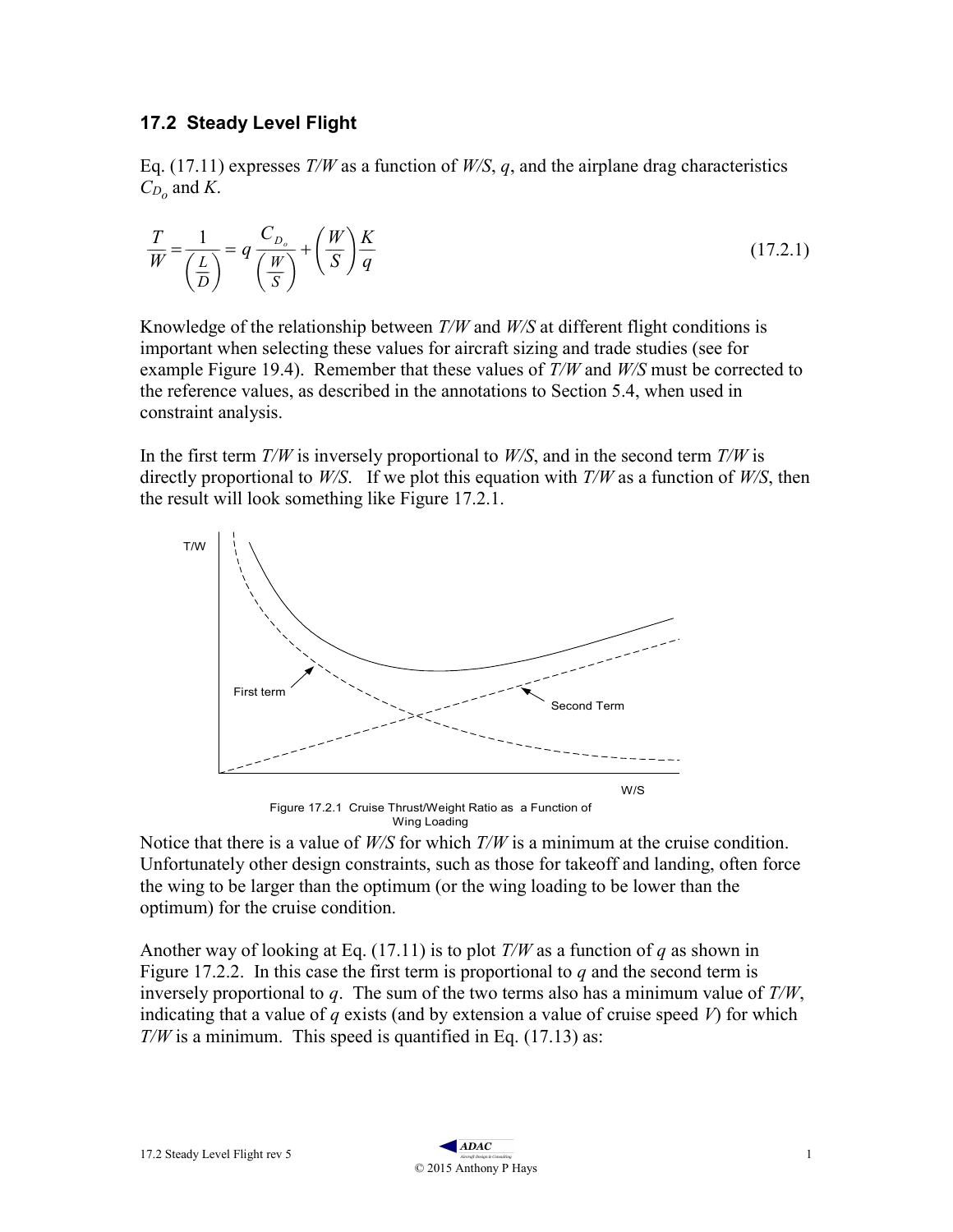$$
V_{\text{min thrust or drag}} = \sqrt{\left(2\,\frac{W}{\rho S}\sqrt{\frac{K}{C_{D_o}}}\right)}\tag{17.2.2}
$$

If we substitute this value of  $V_{min~thrust~or~drag}$  into the definition of  $C_L$ , i.e.

$$
C_L = \frac{W}{\frac{1}{2}\rho V^2 S}
$$
\n(17.2.3)

then we find that

$$
C_{L_{min\,thrust\,or\,drag}} = \sqrt{\frac{C_{D_0}}{K}}
$$
\n(17.2.4)

By the definition of drag due to lift factor  $K$ , we can deduce that at this particular condition:



I.e. zero-lift drag is equal to drag due to lift at the speed for minimum thrust or drag. As stated by Raymer later in this section, this speed is also the speed for maximum endurance for a jet and also maximum angle of climb for a jet.

It is also useful to know the value of  $L/D$  at this condition, and this can be derived from Eq. (17.14).